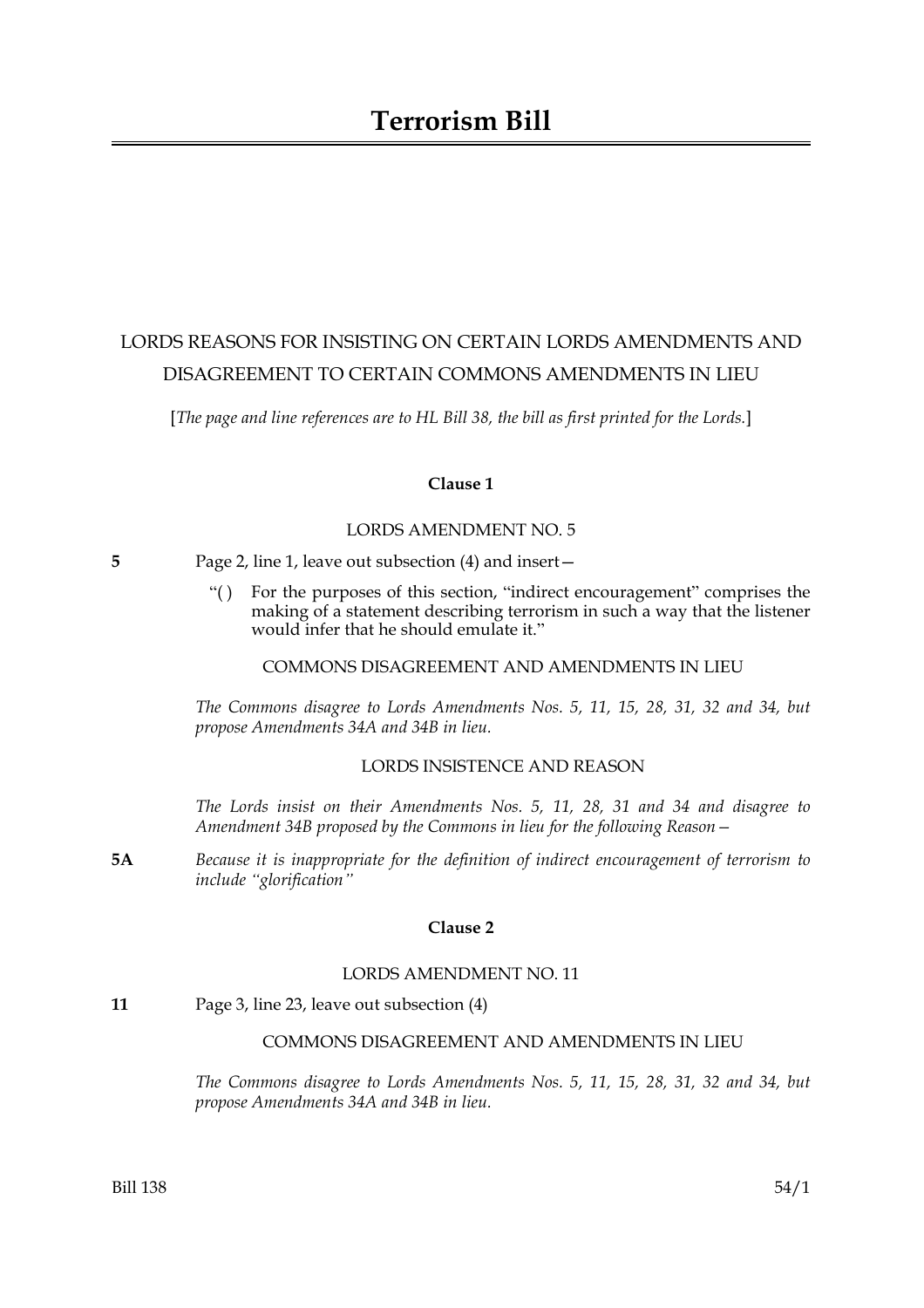## LORDS INSISTENCE AND REASON

*The Lords insist on their Amendments Nos. 5, 11, 28, 31 and 34 and disagree to Amendment 34B proposed by the Commons in lieu for the following Reason—*

**11A** *Because it is inappropriate for the definition of indirect encouragement of terrorism to include "glorification"*

## **Clause 3**

## COMMONS AMENDMENTS IN LIEU

- **27D** Page 6, line 25, leave out "capable of being" and insert "likely to be"
- **27E** Page 6, line 27, leave out "capable of being" and insert "likely to be"

## LORDS DISAGREEMENT AND REASON

*The Lords disagree with Amendments 27D and 27E proposed by the Commons in lieu of certain Lords amendments for the following Reason—*

**27F** *Because disagreement with Commons Amendments 27D and 27E is consequential on the Lords' insistence on amendment 28*

#### LORDS AMENDMENT NO. 28

**28** Page 6, line 25, leave out subsection (9)

#### COMMONS DISAGREEMENT AND AMENDMENTS IN LIEU

*The Commons disagree to Lords Amendments Nos. 5, 11, 15, 28, 31, 32 and 34, but propose Amendments 34A and 34B in lieu.*

#### LORDS INSISTENCE AND REASON

*The Lords insist on their Amendments Nos. 5, 11, 28, 31 and 34 and disagree to Amendment 34B proposed by the Commons in lieu for the following Reason—*

**28A** *Because it is inappropriate for the definition of indirect encouragement of terrorism to include "glorification"*

#### **Clause 20**

## LORDS AMENDMENT NO. 31

**31** Page 18, leave out lines 13 and 14

#### COMMONS DISAGREEMENT AND AMENDMENTS IN LIEU

*The Commons disagree to Lords Amendments Nos. 5, 11, 15, 28, 31, 32 and 34, but propose Amendments 34A and 34B in lieu.*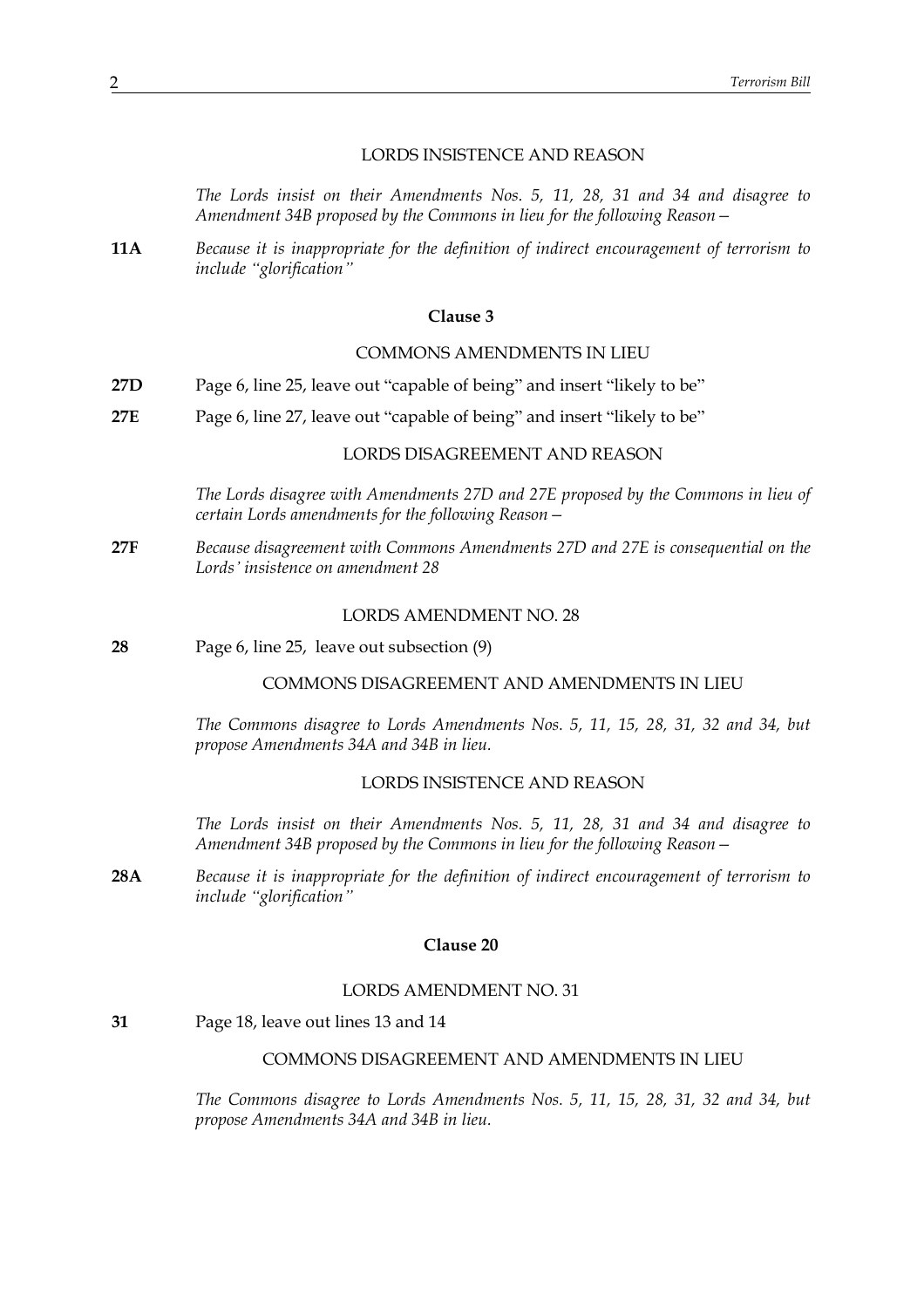## LORDS INSISTENCE AND REASON

*The Lords insist on their Amendments Nos. 5, 11, 28, 31 and 34 and disagree to Amendment 34B proposed by the Commons in lieu for the following Reason—*

**31A** *Because it is inappropriate for the definition of indirect encouragement of terrorism to include "glorification"*

## **Clause 21**

#### LORDS AMENDMENT NO. 34

**34** Page 19, leave out lines 29 to 44 and insert "indirectly encourage terrorism, within the meaning of "indirect encouragement" as specified in section 1(3) of the Terrorism Act 2006"

## COMMONS DISAGREEMENT AND AMENDMENTS IN LIEU

*The Commons disagree to Lords Amendments Nos. 5, 11, 15, 28, 31, 32 and 34, but propose Amendments 34A and 34B in lieu—*

**34B** Page 19, line 39, leave out "of a description" and insert "that is illustrative of a type"

## LORDS INSISTENCE AND REASON

*The Lords insist on their Amendments Nos. 5, 11, 28, 31 and 34 and disagree to Amendment 34B proposed by the Commons in lieu for the following Reason—*

**34C** *Because it is inappropriate for the definition of indirect encouragement of terrorism to include "glorification"*